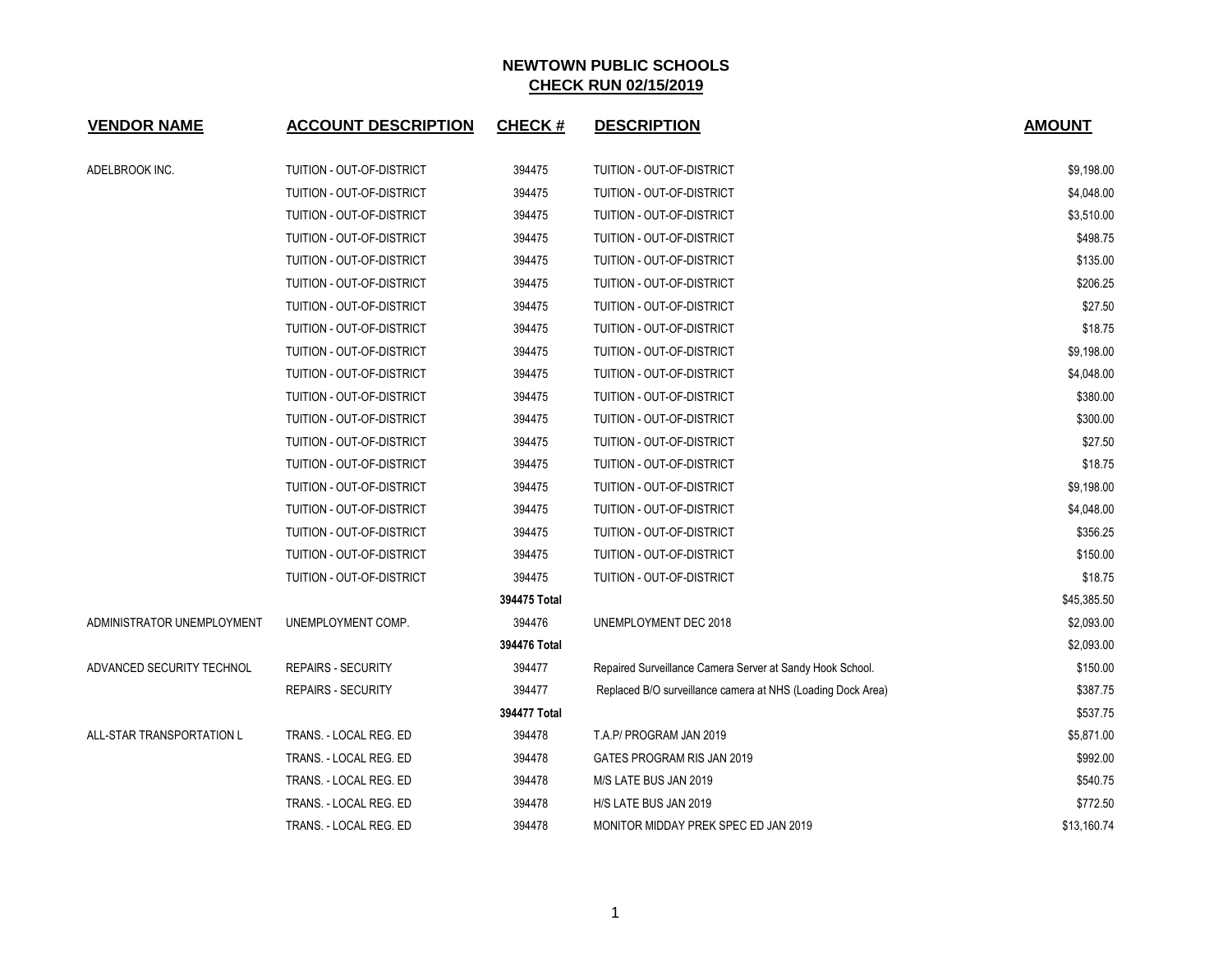| <b>VENDOR NAME</b>        | <b>ACCOUNT DESCRIPTION</b>       | <b>CHECK#</b> | <b>DESCRIPTION</b>                                                                 | <b>AMOUNT</b> |
|---------------------------|----------------------------------|---------------|------------------------------------------------------------------------------------|---------------|
| ALL-STAR TRANSPORTATION L | TRANS. - MAGNET SCH.             | 394478        | EXTRA BUS DANBURY MAGNET JAN 2019                                                  | \$186.00      |
|                           | TRANS. - LOCAL SPECIAL ED        | 394478        | MIDDAY PREK S/H JAN 2019                                                           | \$4,480.50    |
|                           |                                  | 394478 Total  |                                                                                    | \$26,003.49   |
| AMAZON (10)               | <b>SUPPLIES - LIBRARY</b>        | 394479        | Assorted books. See attached. No shipping                                          | (\$3.07)      |
|                           | <b>SUPPLIES - LIBRARY</b>        | 394479        | Assorted books, see attached.                                                      | \$12.91       |
|                           | SUPPLIES - LIBRARY               | 394479        | Assorted books, see attached.                                                      | \$696.04      |
|                           | <b>SUPPLIES - LIBRARY</b>        | 394479        | Assorted books, see attached.                                                      | \$47.85       |
|                           | <b>SUPPLIES - LIBRARY</b>        | 394479        | Assorted books, see attached.                                                      | \$24.45       |
|                           | <b>SUPPLIES - LIBRARY</b>        | 394479        | Assorted books, see attached.                                                      | \$6.33        |
|                           | <b>SUPPLIES - LIBRARY</b>        | 394479        | Assorted books, see attached.                                                      | \$12.07       |
|                           |                                  | 394479 Total  |                                                                                    | \$796.58      |
| AMAZON (12)               | <b>SUPPLIES - LIBRARY</b>        | 394480        | books and supplies needed throughout the school year                               | \$16.99       |
|                           | <b>SUPPLIES - LIBRARY</b>        | 394480        | books and supplies needed throughout the school year                               | \$5.11        |
|                           | INSTR. SUPPLIES - CLASSROOM      | 394480        | For supplies as need through the school year.                                      | \$10.65       |
|                           | INSTR. SUPPLIES - CLASSROOM      | 394480        | For supplies as need through the school year.                                      | \$6.95        |
|                           | INSTR. SUPPLIES - TECH. ED       | 394480        | Assorted supplies for Tech Ed classes, including wooden dowels, sticks             | \$78.48       |
|                           | INSTR. SUPPLIES - GUIDANCE       | 394480        | Cloud paper for H/S appointment slips.                                             | \$17.98       |
|                           | INSTR. SUPPLIES - COMPUTER ED.   | 394480        | Bulk earbuds headphones, pack of 200. For student used during testing,             | \$329.85      |
|                           |                                  | 394480 Total  |                                                                                    | \$466.01      |
| AMAZON (9)                | INSTR. SUPPLIES - SOC. STUDIES   | 394481        | SS Dept. supplies: Velcro strips, dusters, lightning to VGA adapter, hanging hooks | \$17.91       |
|                           | INSTR. SUPPLIES - SOC. STUDIES   | 394481        | SS Dept. supplies: Velcro strips, dusters, lightning to VGA adapter, hanging hooks | (\$19.99)     |
|                           | INSTR. SUPPLIES - SOC. STUDIES   | 394481        | SS Dept. supplies: Velcro strips, dusters, lightning to VGA adapter, hanging hooks | \$84.22       |
|                           | INSTR. SUPPLIES - SOC. STUDIES   | 394481        | SS Dept. supplies: Velcro strips, dusters, lightning to VGA adapter, hanging hooks | \$19.99       |
|                           | INSTR. SUPPLIES - SCIENCE        | 394481        | vinyl M gloves                                                                     | \$17.91       |
|                           | <b>INSTR. SUPPLIES - SCIENCE</b> | 394481        | <b>CRAFTY CROC MARKERS</b>                                                         | \$15.52       |
|                           | <b>TEXTBOOKS - ENGLISH</b>       | 394481        | large print copy of The Natural and Where Men Win Glory                            | \$23.98       |
|                           | <b>TEXTBOOKS - ENGLISH</b>       | 394481        | large print copy of The Natural and Where Men Win Glory                            | \$5.48        |
|                           | INSTR. SUPPLIES - GUIDANCE       | 394481        | The Best 384 Colleges, 2019 Edition: In-Depth Profiles & Ranking Lists             | \$81.85       |
|                           | INSTR. SUPPLIES - SCIENCE        | 394481        | SOLIMO EPSOM SALT SOAKING AID (8 POUND PACK OF 3)                                  | \$57.44       |
|                           | <b>INSTR. SUPPLIES - ENGLISH</b> | 394481        | VIC TSINF HDMI TO VGA ADAPTER                                                      | \$6.99        |
|                           |                                  | 394481 Total  |                                                                                    | \$311.30      |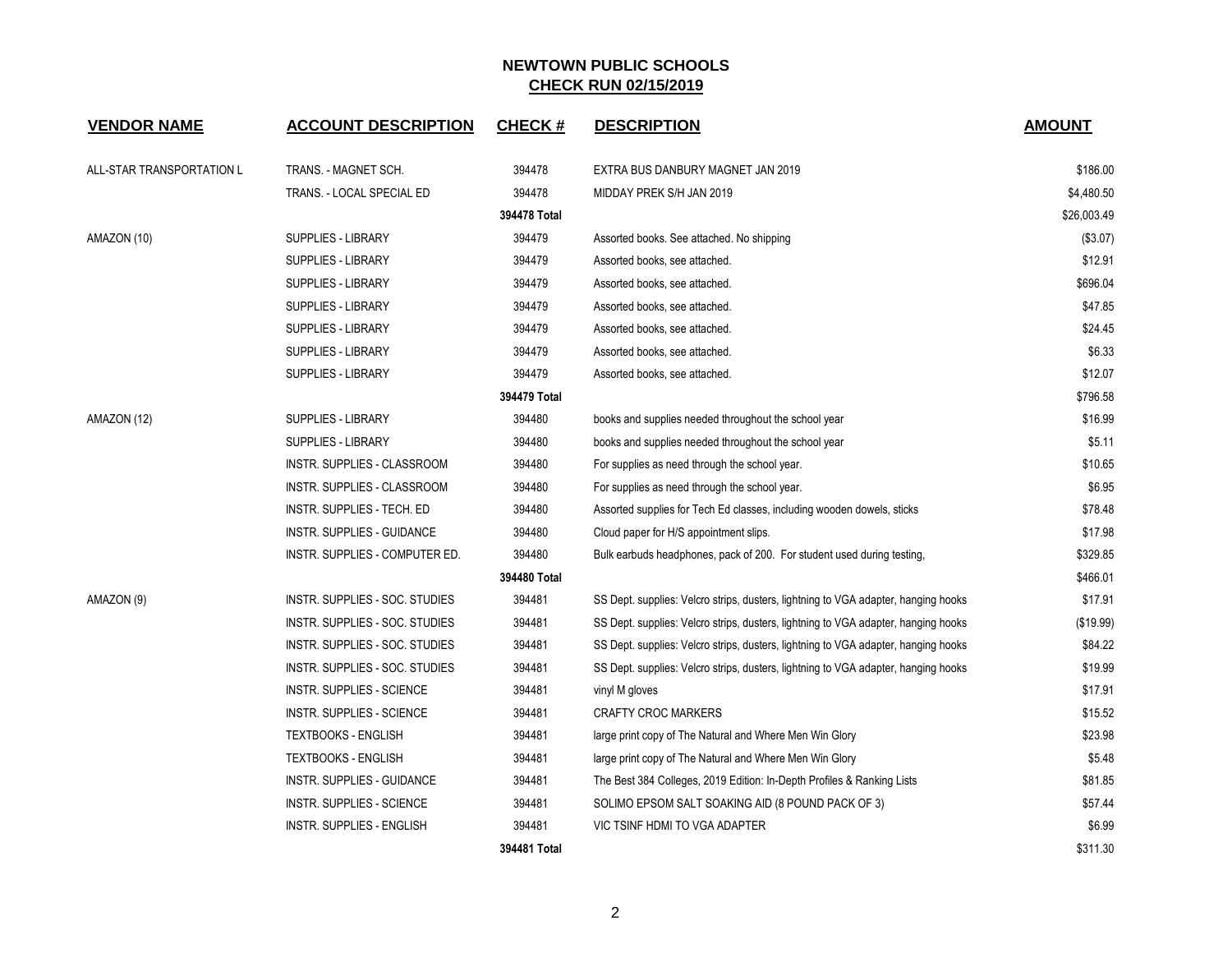| <b>VENDOR NAME</b>         | <b>ACCOUNT DESCRIPTION</b>     | <b>CHECK#</b> | <b>DESCRIPTION</b>                                                              | <b>AMOUNT</b> |
|----------------------------|--------------------------------|---------------|---------------------------------------------------------------------------------|---------------|
| AMERICAN RED CROSS         | STAFF TRAIN. - HEALTH ADMIN.   | 394482        | CPR/FIRST AID TRADING 2018/19                                                   | \$186.00      |
|                            |                                | 394482 Total  |                                                                                 | \$186.00      |
| APPLAUSE LEARNING RE       | INSTR. SUPPLIES - WORLD LANG.  | 394483        | Miscellaneous Italian supplies: Stickers, bulletin board trimmers.              | \$63.60       |
|                            | INSTR. SUPPLIES - WORLD LANG.  | 394483        | Shipping fee.                                                                   | \$8.95        |
|                            |                                | 394483 Total  |                                                                                 | \$72.55       |
| <b>BLICK ART MATERIALS</b> | <b>INSTR. SUPPLIES - ART</b>   | 394484        | <b>SCISSORS- GRAPHITE</b>                                                       | \$270.73      |
|                            | <b>INSTR. SUPPLIES - ART</b>   | 394484        | <b>SCISSORS- GRAPHITE</b>                                                       | \$197.92      |
|                            | <b>INSTR. SUPPLIES - ART</b>   | 394484        | <b>SCISSORS- GRAPHITE</b>                                                       | \$14.16       |
|                            | <b>INSTR. SUPPLIES - MUSIC</b> | 394484        | FOAM BOARD- CONSTRUCTION PAPER                                                  | \$432.74      |
|                            |                                | 394484 Total  |                                                                                 | \$915.55      |
| CAROLINA BIOLOGICAL        | INSTR. SUPPLIES - SCIENCE      | 394485        | SEE ATTACHED QUOTE 413559 SQ., and 2018 SHELL CHALLENGE                         | \$321.00      |
|                            |                                | 394485 Total  |                                                                                 | \$321.00      |
| DEVEREUX CONNECTICUT       | TUITION - OUT-OF-DISTRICT      | 394486        | TUITION - OUT-OF-DISTRICT                                                       | \$5,954.60    |
|                            |                                | 394486 Total  |                                                                                 | \$5,954.60    |
| DEVINE, PAUL               | STAFF TRAVEL - B & G ADMIN.    | 394487        | TRAVEL JAN 2019                                                                 | \$123.95      |
|                            |                                | 394487 Total  |                                                                                 | \$123.95      |
| EAST RIVER ENERGY INC.     | FUEL OIL - GEN.                | 394488        | OIL 391.1 GAL MAINT SHOP                                                        | \$802.93      |
|                            | FUEL OIL - H.                  | 394488        | OIL 1847.8 GAL HAW                                                              | \$3,793.54    |
|                            | FUEL OIL - H.S.                | 394488        | OIL 264.0 GAL H/S                                                               | \$541.99      |
|                            |                                | 394488 Total  |                                                                                 | \$5,138.46    |
| EDUCATION.COM              | STAFF TRAIN. - CLASSROOM       | 394489        | teacher License, PD Live Online Implementation training. One Year per attached. | \$150.00      |
|                            |                                | 394489 Total  |                                                                                 | \$150.00      |
| EVERSOURCE (GAS-BOE)       | PROPANE & NATURAL GAS - HAW.   | 394490        | GAS 57890556004 3,770. CCF                                                      | \$3,248.80    |
|                            | PROPANE & NATURAL GAS - S.H.   | 394490        | GAS 57914087044 6,300. CCF                                                      | \$4,880.98    |
|                            | PROPANE & NATURAL GAS - M.G.   | 394490        | gas 57511457020 5630. ccf                                                       | \$4,536.64    |
|                            | PROPANE & NATURAL GAS - M.S.   | 394490        | GAS 57201350022 12,840. CCF                                                     | \$9,271.74    |
|                            |                                | 394490 Total  |                                                                                 | \$21,938.16   |
| FOX, ANITA                 | STAFF TRAVEL - CLASSROOM       | 394491        | TRAVEL TEACHER LEADER FELLOWSHIP PRO                                            | \$51.20       |
|                            |                                | 394491 Total  |                                                                                 | \$51.20       |
| <b>FRONTIER</b>            | <b>TELEPHONE &amp; CABLE</b>   | 394492        | TELEPHONE SERV 2018/19                                                          | \$833.57      |
|                            |                                | 394492 Total  |                                                                                 | \$833.57      |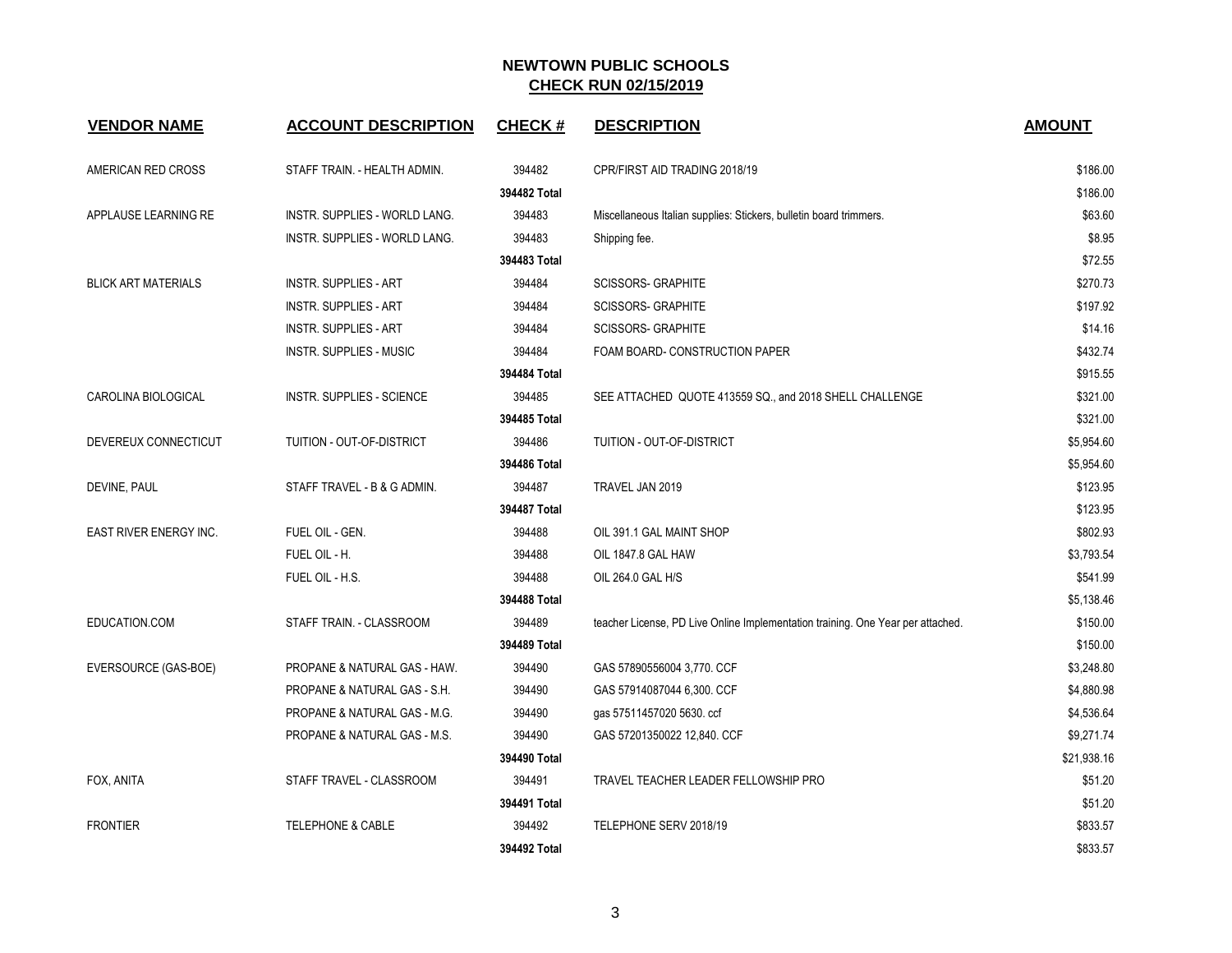| <b>VENDOR NAME</b>               | <b>ACCOUNT DESCRIPTION</b>    | <b>CHECK#</b> | <b>DESCRIPTION</b>                                      | <b>AMOUNT</b> |
|----------------------------------|-------------------------------|---------------|---------------------------------------------------------|---------------|
| <b>FRONTIER</b>                  | <b>TELEPHONE &amp; CABLE</b>  | 394493        | TELEPHONE SERV 2018/19                                  | \$688.56      |
|                                  |                               | 394493 Total  |                                                         | \$688.56      |
| <b>FRONTIER</b>                  | <b>TELEPHONE &amp; CABLE</b>  | 394494        | TELEPHONE SERV 2018/19                                  | \$1,999.69    |
|                                  |                               | 394494 Total  |                                                         | \$1,999.69    |
| <b>FRONTIER</b>                  | <b>TELEPHONE &amp; CABLE</b>  | 394495        | TELEPHONE SERV 2018/19                                  | \$68.74       |
|                                  |                               | 394495 Total  |                                                         | \$68.74       |
| <b>GENGRAS CENTER SCHOOL</b>     | TUITION - OUT-OF-DISTRICT     | 394496        | TUITION - OUT-OF-DISTRICT                               | \$5,760.00    |
|                                  | TUITION - OUT-OF-DISTRICT     | 394496        | TUITION - OUT-OF-DISTRICT                               | \$3,600.00    |
|                                  |                               | 394496 Total  |                                                         | \$9,360.00    |
| GOLDIE AND LIBRO MUSIC CE        | <b>REPAIRS - MUSIC</b>        | 394497        | <b>INSTRUMENT REPAIRS</b>                               | \$275.00      |
|                                  |                               | 394497 Total  |                                                         | \$275.00      |
| GOVCONNECTION, INC.              | <b>REPAIRS - LIBRARY</b>      | 394498        | Belkin Commercial Surge Protectors item#10461003,       | \$81.60       |
|                                  |                               | 394498 Total  |                                                         | \$81.60       |
| <b>PRIVATE</b>                   | TUITION - OUT-OF-DISTRICT     | 394499        | <b>TUITION - OUT-OF-DISTRICT</b>                        | \$6,500.00    |
|                                  |                               | 394499 Total  |                                                         | \$6,500.00    |
| <b>HIGH 5 ADVENTURE LEARNING</b> | INSTR. SUPPLIES - WORLD LANG. | 394500        | Five sets Ubuntu playing cards.                         | \$110.00      |
|                                  | INSTR. SUPPLIES - WORLD LANG. | 394500        | Shipping fee.                                           | \$9.50        |
|                                  |                               | 394500 Total  |                                                         | \$119.50      |
| <b>IDWHOLESALER</b>              | OFF. SUPPLIES - ADMIN.        | 394501        | Custom badge reels with label & dome, quote 28772292518 | \$130.00      |
|                                  |                               | 394501 Total  |                                                         | \$130.00      |
| <b>ITSAVVY LLC</b>               | INSTR. SUPPLIES - INFO. TECH. | 394502        | Seagate Cheetah 15k ST3600057SS                         | \$1,143.45    |
|                                  | INSTR. SUPPLIES - INFO. TECH. | 394502        | Shipping - OvernightQuote 3195955                       | \$30.00       |
|                                  | INSTR. SUPPLIES - INFO. TECH. | 394502        | Seagate ST3000NM0023 - Hard Drive 3 TB Internal 3.5 SAS | \$655.80      |
|                                  |                               | 394502 Total  |                                                         | \$1,829.25    |
| LEDINA, PIA C.                   | CONTRACTED SERV. - LIBRARY    | 394503        | SYMBALOO SERV & WIX SERV                                | \$265.00      |
|                                  |                               | 394503 Total  |                                                         | \$265.00      |
| LIBRARY STORE THE                | <b>SUPPLIES - LIBRARY</b>     | 394504        | Col-R-Lock Tinted See-thru Polyester Label Protectors   | \$59.60       |
|                                  | <b>SUPPLIES - LIBRARY</b>     | 394504        | <b>SHIPPING</b>                                         | \$9.61        |
|                                  |                               | 394504 Total  |                                                         | \$69.21       |
| MACGILL, WILLIAM & C             | MEDICAL SUPPLIES - ELEM.      | 394505        | Item #50601 Cough Drops - Qty 600                       | \$78.30       |
|                                  | MEDICAL SUPPLIES - ELEM.      | 394505        | Item #97230 Disposable Wash Cloths                      | \$36.09       |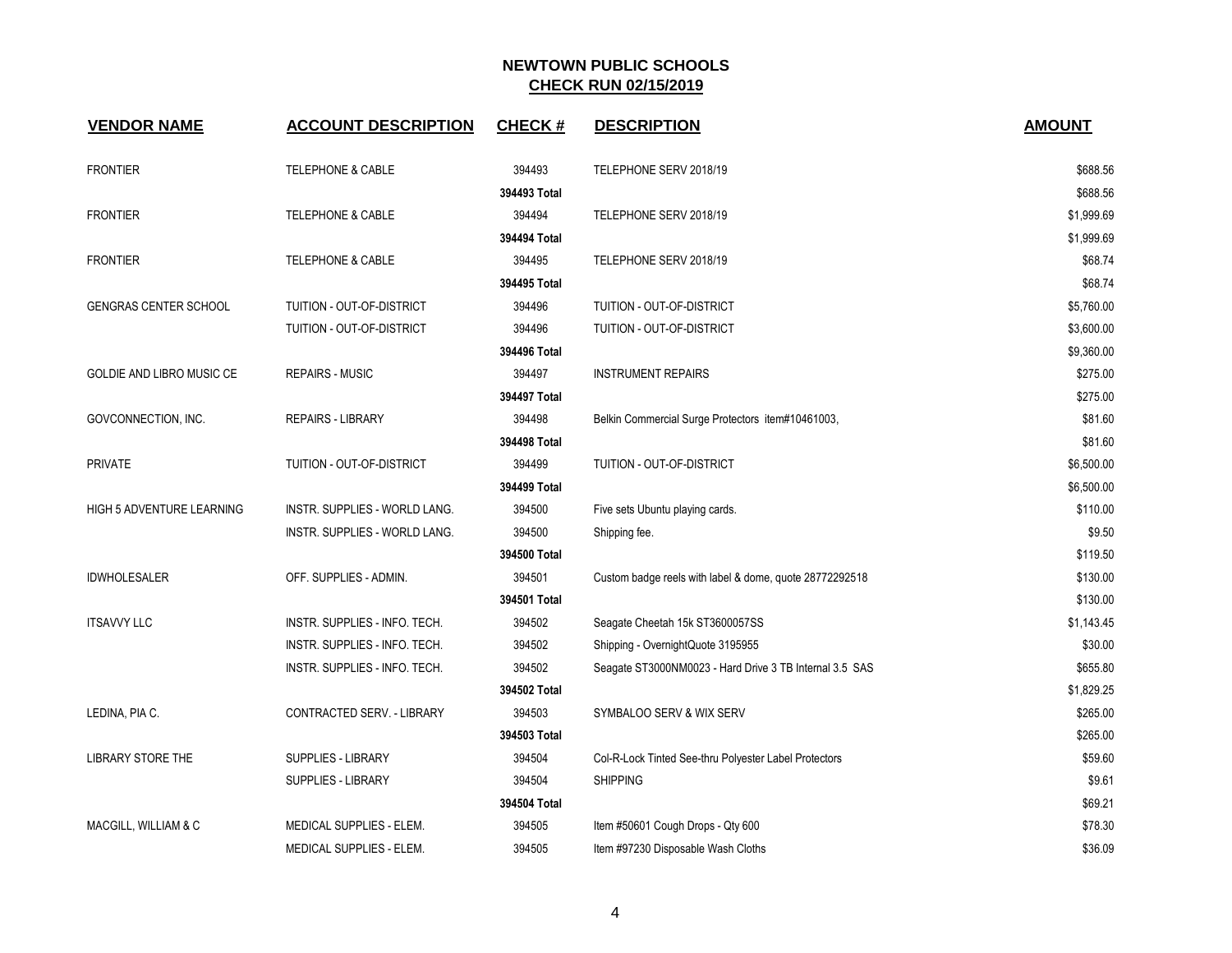| <b>VENDOR NAME</b>    | <b>ACCOUNT DESCRIPTION</b>       | <b>CHECK#</b> | <b>DESCRIPTION</b>                                                              | <b>AMOUNT</b> |
|-----------------------|----------------------------------|---------------|---------------------------------------------------------------------------------|---------------|
| MACGILL, WILLIAM & C  | MEDICAL SUPPLIES - H.S.          | 394505        | Item #50601 Cough Drops - Qty 600                                               | \$26.10       |
|                       | MEDICAL SUPPLIES - ELEM.         | 394505        | Item# 17011 Benedryl - Chewable                                                 | \$9.96        |
|                       |                                  | 394505 Total  |                                                                                 | \$150.45      |
| MARAK, JILL           | <b>INSTR. SUPPLIES - MUSIC</b>   | 394506        | <b>MUSIC SUPPLIES</b>                                                           | \$32.50       |
|                       |                                  | 394506 Total  |                                                                                 | \$32.50       |
| MASON W.B. INC.       | OFF. SUPPLIES - BUS. SERV.       | 394507        | <b>SUPPLIES 2018/19</b>                                                         | \$202.14      |
|                       | OFF. SUPPLIES - BUS. SERV.       | 394507        | <b>SUPPLIES 2018/19</b>                                                         | \$37.92       |
|                       | OFF. SUPPLIES - BUS. SERV.       | 394507        | COFFEE 20081/19                                                                 | \$50.96       |
|                       | OFF. SUPPLIES - BUS. SERV.       | 394507        | <b>WATER 2018/19</b>                                                            | \$59.90       |
|                       | OFF. SUPPLIES - BUS. SERV.       | 394507        | <b>SUPPLIES 2018/19</b>                                                         | (\$14.52)     |
|                       | OFF. SUPPLIES - BUS. SERV.       | 394507        | <b>SUPPLIES 2018/19</b>                                                         | \$46.59       |
|                       | INSTR. SUPPLIES - CLASSROOM      | 394507        | For purchase of supplies as needed through school year.                         | \$219.00      |
|                       | INSTR. SUPPLIES - CLASSROOM      | 394507        | For purchase of supplies as needed through school year.                         | \$257.60      |
|                       | INSTR. SUPPLIES - CLASSROOM      | 394507        | For copy paper throughout the year. Free Shipping                               | \$255.20      |
|                       | INSTR. SUPPLIES - CLASSROOM      | 394507        | Class supplies throughout the year.                                             | \$82.53       |
|                       | INSTR. SUPPLIES - SP. ED. PREK-8 | 394507        | PRESCHOOL SUPPLIES                                                              | \$73.71       |
|                       |                                  | 394507 Total  |                                                                                 | \$1,271.03    |
| MCFADDEN, BETTY       | STAFF TRAIN. - ADMIN.            | 394508        | PRINCIPAL LUNCH                                                                 | \$57.38       |
|                       |                                  | 394508 Total  |                                                                                 | \$57.38       |
| MELIORA ACADEMY INC.  | TUITION - OUT-OF-DISTRICT        | 394509        | TUITION - OUT-OF-DISTRICT                                                       | \$25,933.38   |
|                       |                                  | 394509 Total  |                                                                                 | \$25,933.38   |
| MELIORA ACADEMY INC.  | TUITION - OUT-OF-DISTRICT        | 394510        | TUITION - OUT-OF-DISTRICT                                                       | \$14,191.00   |
|                       |                                  | 394510 Total  |                                                                                 | \$14,191.00   |
| MEYER WILLIAM B.INC.  | OFF. SUPPLIES - PUPIL SERV.      | 394511        | <b>RECORDS STORAGE</b>                                                          | \$83.46       |
|                       |                                  | 394511 Total  |                                                                                 | \$83.46       |
| <b>NASCO</b>          | INSTR. SUPPLIES - SCIENCE        | 394512        | Fish and Onion Mitosis Slide, Item SL10290. Free shipping                       | \$45.82       |
|                       | <b>INSTR. SUPPLIES - SCIENCE</b> | 394512        | Celestron Microscope Kit, Item SB51158                                          | \$295.56      |
|                       |                                  | 394512 Total  |                                                                                 | \$341.38      |
| NEWTOWN MIDDLE SCHOOL | OFF. SUPPLIES - ADMIN.           | 394513        | For purchase of staff professional development refreshments, supplies as needed | \$88.00       |
|                       |                                  | 394513 Total  |                                                                                 | \$88.00       |
|                       | CONTRACTED SERV. - SPORTS        | 394514        | DCS PROMOTIONS (156.50)                                                         | \$252.20      |
|                       |                                  | 394514 Total  |                                                                                 | \$252.20      |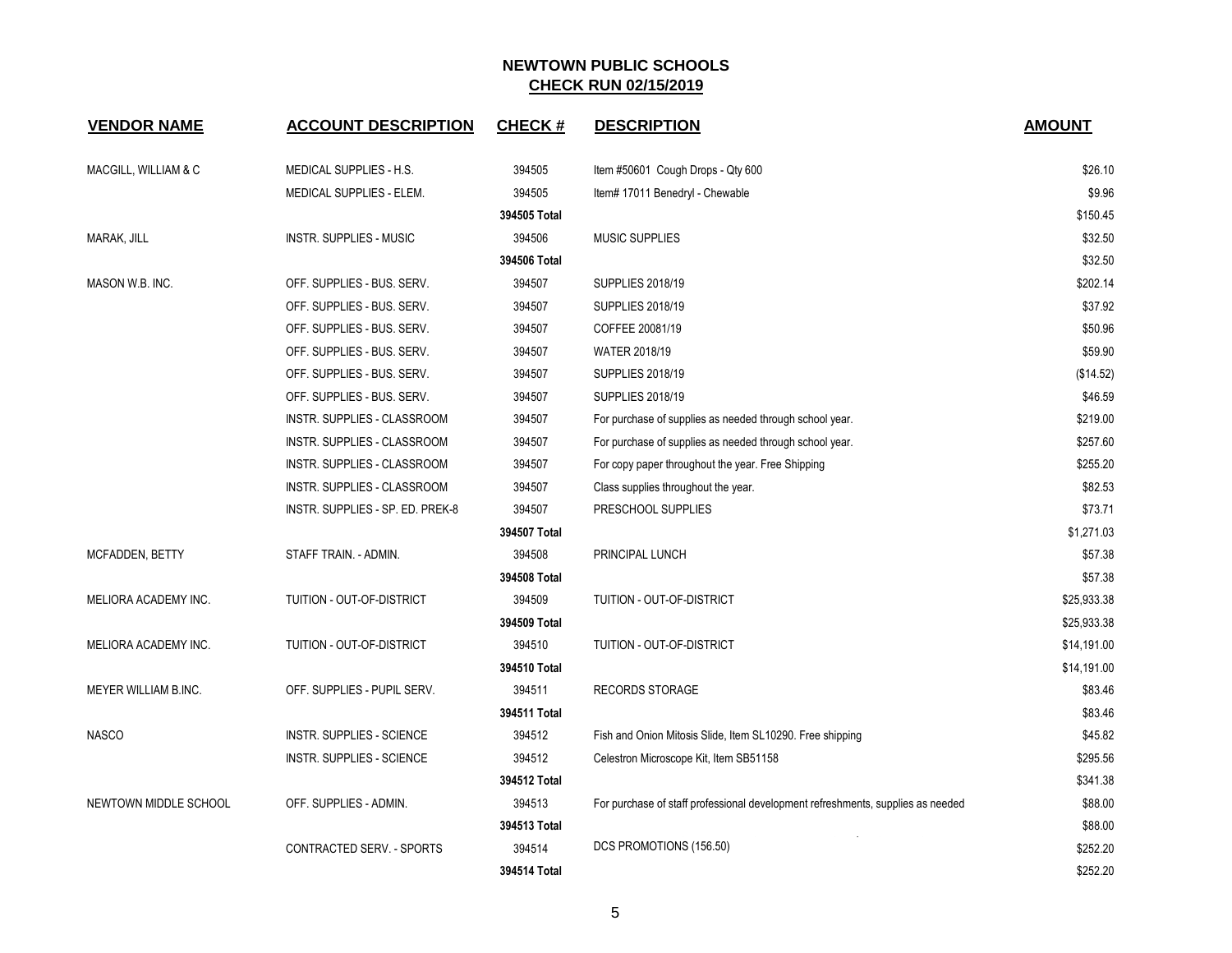| <b>VENDOR NAME</b>        | <b>ACCOUNT DESCRIPTION</b>    | <b>CHECK#</b> | <b>DESCRIPTION</b>                                           | <b>AMOUNT</b> |
|---------------------------|-------------------------------|---------------|--------------------------------------------------------------|---------------|
| NEWTOWN YOUTH AND FAMILY  | CONTRACTED SERV. - CLASSRM    | 394515        | 2018-2019 HOMEWORK CLUBAT M/S & RIS SCHOOL                   | \$5,000.00    |
|                           |                               | 394515 Total  |                                                              | \$5,000.00    |
| NEWTOWN YOUTH AND FAMILY  | PROF. SERV. - SUBSTANCE ABUSE | 394516        | SUBSTANCE ABUSE COUNSELOR NHS                                | \$16,117.31   |
|                           |                               | 394516 Total  |                                                              | \$16,117.31   |
| ONORATO, HEATHER A.       | THERAPISTS - OT/PT            | 394517        | THERAPISTS - OT/PT                                           | \$1,565.60    |
|                           | THERAPISTS - OT/PT            | 394517        | THERAPISTS - OT/PT                                           | \$2,082.40    |
|                           |                               | 394517 Total  |                                                              | \$3,648.00    |
| PAULSSON, STEPHANIE       | STAFF TRAVEL - CLASSROOM      | 394518        | TRAVEL TRAIN NYC                                             | \$84.00       |
|                           |                               | 394518 Total  |                                                              | \$84.00       |
| POWERSCHOOL GROUP LLC     | PROF. SERV. - BUS. SERV       | 394519        | 4HR CONVERT ACA EMPLOYEES & DEPENDENTS INTO HR DATABASE 2018 | \$840.00      |
|                           |                               | 394519 Total  |                                                              | \$840.00      |
| QUINNIPIAC UNIVERSITY     | UNIVERSITY INTERNS            | 394520        | <b>INTERNED 2018 FALL SEMESTER</b>                           | \$12,000.00   |
|                           |                               | 394520 Total  |                                                              | \$12,000.00   |
| ROACH, DAVID W.           | STAFF TRAVEL - ADMIN.         | 394521        | <b>TRAVEL CIAC/CAS</b>                                       | \$30.16       |
|                           |                               | 394521 Total  |                                                              | \$30.16       |
| SAN ANGELO, ANDREW        | OFF. SUPPLIES - ADMIN.        | 394522        | WORLD READ ALORD DAY REFRESHMENTS                            | \$45.74       |
|                           |                               | 394522 Total  |                                                              | \$45.74       |
| SCHOOL HEALTH CORPORATION | MEDICAL SUPPLIES - H.S.       | 394523        | Item# 49249 Sani-Cloth Bleach Wipes                          | \$130.10      |
|                           | OFF. SUPPLIES - H.S.          | 394523        | Item# 1005463 Digital Audiometer                             | \$1,186.00    |
|                           | MEDICAL SUPPLIES - ELEM.      | 394523        | Medical Supplies (see attached list)                         | \$231.67      |
|                           | MEDICAL SUPPLIES - ELEM.      | 394523        | Item #1030645 3 Cases of Tissues                             | \$100.98      |
|                           |                               | 394523 Total  |                                                              | \$1,648.75    |
| <b>SCHOOL SAVERS</b>      | <b>INSTR. SUPPLIES - MATH</b> | 394524        | Shipping fee.                                                | \$29.99       |
|                           | <b>INSTR. SUPPLIES - MATH</b> | 394524        | Elmo TT-12iD document camera.                                | \$599.90      |
|                           |                               | 394524 Total  |                                                              | \$629.89      |
| <b>SCHOOL SPECIALTY</b>   | INSTR. SUPPLIES - CLASSROOM   | 394525        | For classroom supplies as needed.                            | \$46.21       |
|                           | INSTR. SUPPLIES - CLASSROOM   | 394525        | For classroom supplies as needed.                            | \$81.20       |
|                           |                               | 394525 Total  |                                                              | \$127.41      |
| SHI INTERNATIONAL CORP.   | TECH. SOFTWARE - INFO. TECH.  | 394526        | Adobe PhotoShope Elements 2019                               | \$1,600.00    |
|                           |                               | 394526 Total  |                                                              | \$1,600.00    |